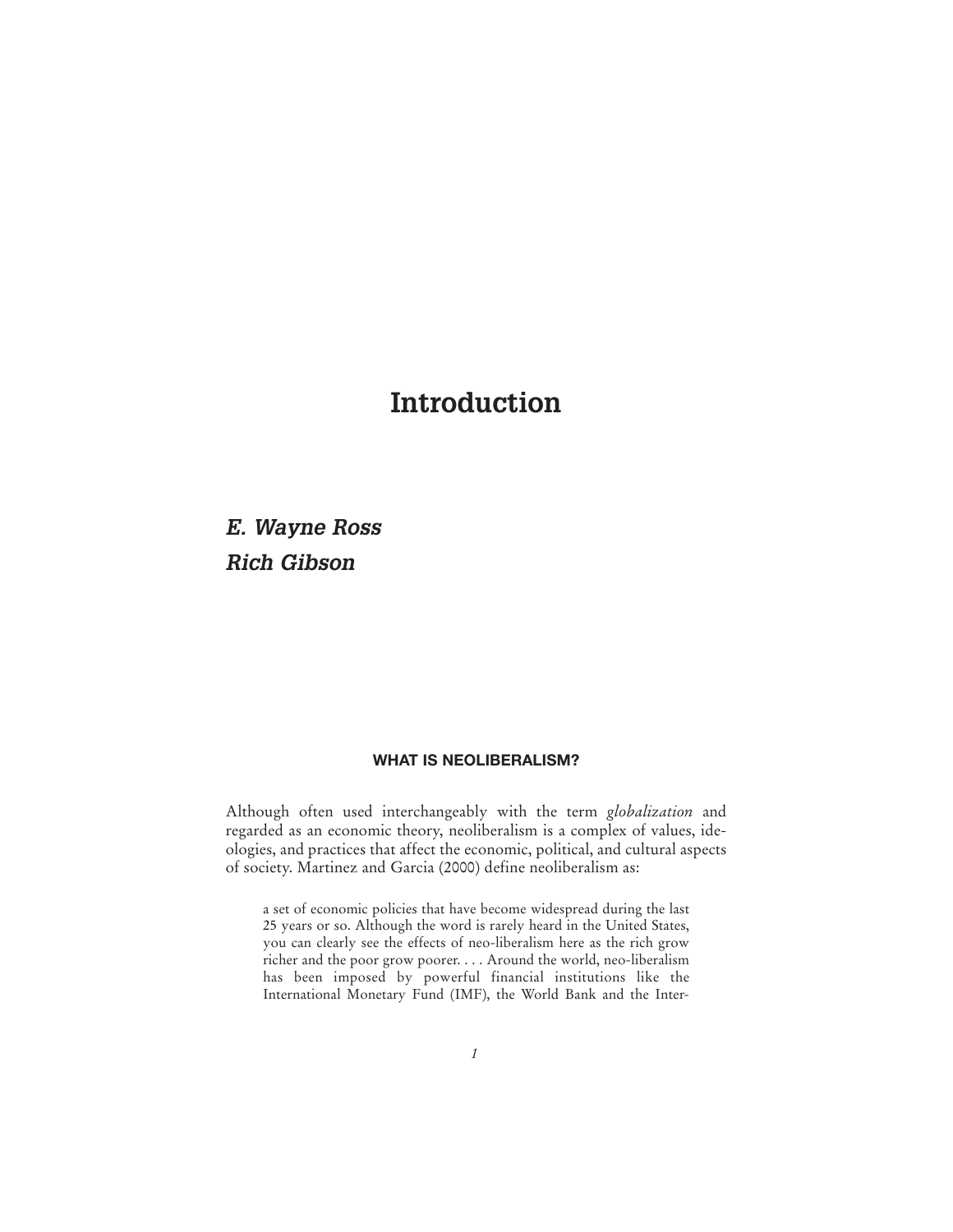American Development Bank . . . the capitalist crisis over the last 25 years, with its shrinking profit rates, inspired the corporate elite to revive economic liberalism. That's what makes it 'neo' or new.

Thus, *neoliberalism* is another term for global market liberalism and for free-trade policies.

Liberalism can refer to a range of ideas (e.g., political, economic, religious). In the United States, political liberalism is generally presented as a "progressive" (left-wing) ideology marked by broadmindedness or tolerance for diverse social practices, concern for civic liberties and social welfare and it is contrasted with "conservative" (right-wing) politics. It is important to understand that political conservatives and liberals (in mainstream U.S. politics) both support economic (neo)liberalism.

Neoliberalism is the prevailing political economic paradigm in the world today and has been described as an ideological "monoculture," in that when neoliberal policies are criticized a common response is that "there is no alternative" (aka TINA). Although the term *neoliberalism* is largely unused by the public in the United States, it references something everyone is familiar with—policies and processes "whereby a relative handful of private interests are permitted to control as much as possible of social life in order to maximize their personal profit" (McChesney, 1998, p. 7). Neoliberalism is embraced by parties across the political spectrum, from right to left, in that the interests of wealthy investors and large corporations define social and economic policy. The free market, private enterprise, consumer choice, entrepreneurial initiative, deleterious effects of government regulation, and so on, are the tenets of a neoliberalism. Indeed, the corporate-controlled media spin would have the public believe that the economic consequences of neoliberal economic policy, which serves the interests of the wealthy elite, is good for everyone.

In fact, neoliberal economic policies have created massive social and economic inequalities among individuals and nations. For example, the same combination of growing personal debt and widening wealth gap that preceded the Great Depression underlies today's economy and is fueled by declines in wages, savings rates, and the number of workers covered by private pension plans. Presently, the top 1% of households in the United States own 40% of the nation's wealth (Collins, 1999). The wealth gap is particularly large for African Americans and Latinos. Despite a "strong economy" the number of Americans who do not have health insurance increased from 1998 to 1999 by nearly 1 million to 44.3 million (Pear, 1999). The United States has the highest level of child poverty in the industrial world (Chomsky, 1999).

On the global scene, neoliberal economic policies have reproduced these inequalities among nations. These policies, created by the U.S. government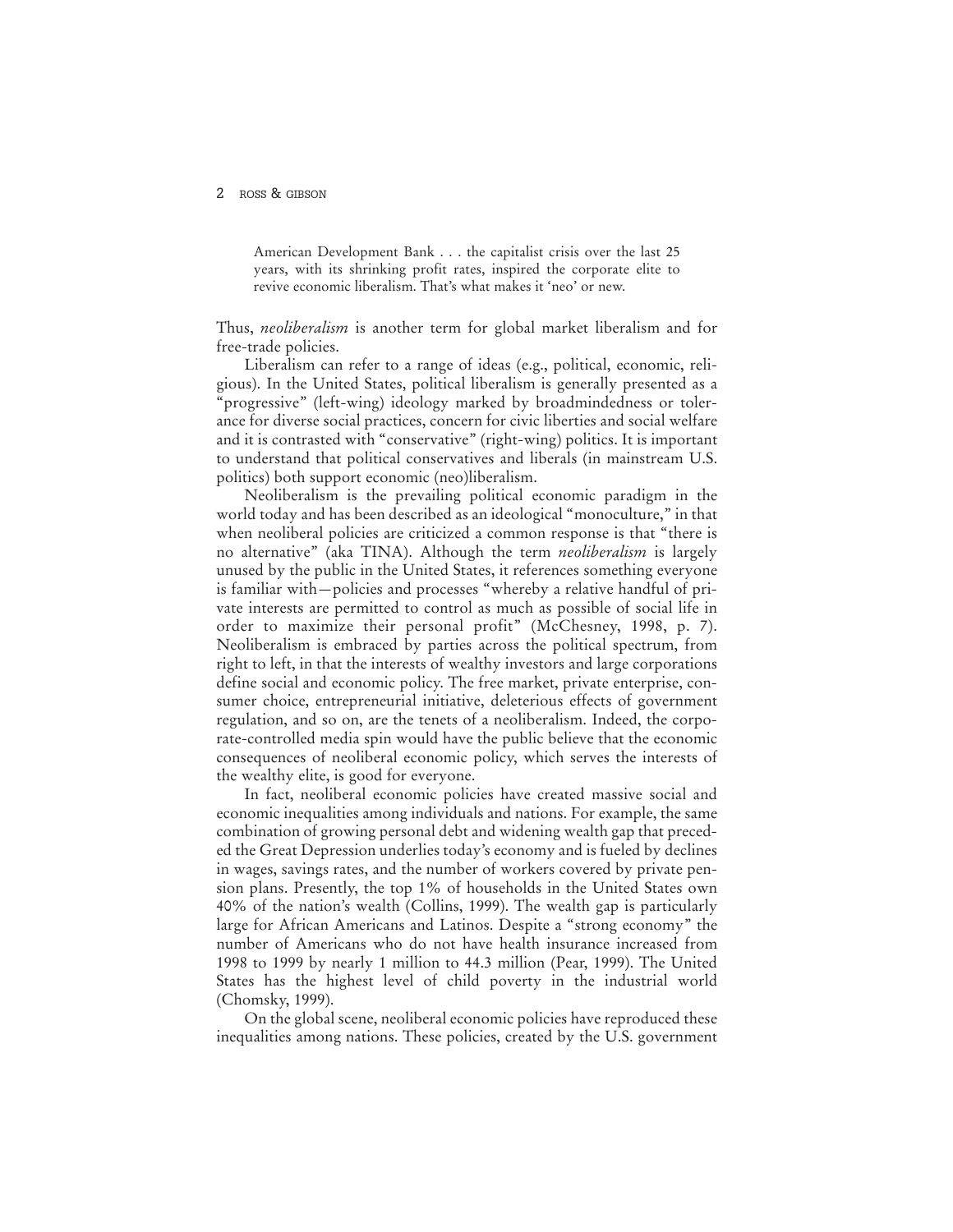and international financial institutions, have decimated the economies of countries like Brazil and Mexico, whereas local elites and transnational corporations reap huge profits (Petras & Veltmeyer, 1999).

Neoliberalism also works as a political system, one in which there is formal democracy, but the citizens remain spectators, diverted from any meaningful participation in decision making. McChesney (1998) describe neoliberal democracy in a nutshell: "trivial debate over minor issues by parties that basically pursue the same pro-business policies regardless of formal differences and campaign debate. Democracy is permissible as long as the control of business is off-limits to popular deliberation or change, i.e., so long as it isn't democracy" (p. 9). A depoliticized and apathetic citizenry, such as in the United States, today, is a key outcome of neoliberalism; one that is arguably abetted by new education "reforms."

Martinez and Garcia (2000) describe the main points of neoliberalism as follows:

- 1. *The rule of the market*. Liberating free/private enterprise from any restrictions imposed by the state (government) no matter the social damage that results. The aim is total freedom of movement for capital, goods, and services, which is facilitated by trade agreements such as North American Free Trade Agreement (NAFTA) and General Agreement on Trade in Services (GSTS).
- 2. *Cutting public expenditures for social services* (such as education and health care).
- 3. *Deregulation*. Reduction of government regulation that might diminish profits, including regulations that are intended to enhance on-the-job safety or protect the environment.
- 4. *Privatization*. Selling state-owned enterprises, goods, and services to private investors (including public education services). Although usually done in the name of increased efficiency, privatization has mainly had the effect of concentrating wealth in fewer hands and making the public pay more for its needs.
- 5. *Elimination of the concept of "the public good" or "community"* and replacing it with "individual responsibility" and pressuring the poorest people to find solutions to their lack of education, health care, etc.

Neoliberalism is not new. It is merely the current version of the wealthy few's attempt to restrict the rights and powers of the many. Although democracy and capitalism are popularly understood (and often taught) as birds of a feather, the conflict between protecting private wealth and creating a democratic society is conspicuous throughout U.S. history (see Ross, 2006).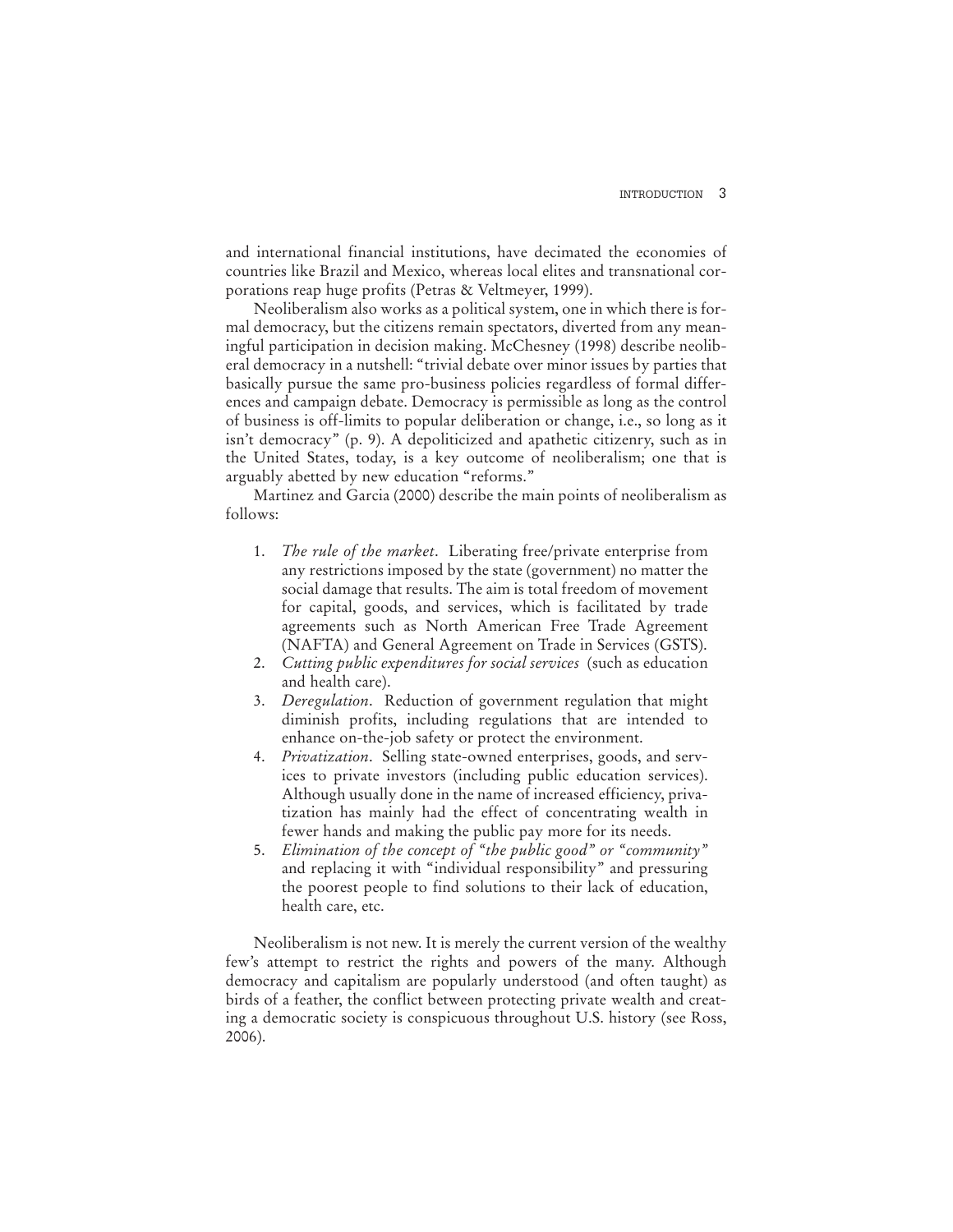## **NEOLIBERALISM AND EDUCATIONAL REFORM**

Public education is under attack in North America and across the globe as a result of neoliberal government policies.1 Education is a key target of the neoliberal project because of market size (e.g., global spending on education is more than \$1 trillion2), education's centrality to the economy, and its "potential to challenge corporate globalization if education succeeds in producing critical citizens for a democratic society" (Kuehn, 1999).

Governments have introduced curricular reforms, via legislation such as the No Child Left Behind (NCLB) Act in the United States (which is extensively discussed in this volume), which commodify public education by reducing learning to bits of information and skill to be taught and tested and marketize education through programs that promote privatization and user fees in place of free, public education.

Neoliberal educational reforms (aimed at K–12 schools and universities) emphasize opening up the educational services market to for-profit educational management organizations (such as Edison Schools) and via international trade and investment agreements such as GATS (see Rikowski, Chapter 6, this volume), which in turn affects the scope of collect agreements (e.g., establishing working conditions, rates of pay, teacher autonomy, etc.).

Relatedly, efforts are made to reduce educational costs, often through economies of scale. Closing school libraries, reducing the number of special needs teachers, increasing class size, expanding online learning programs are examples. These actions intensify the work of teachers and isolate them from decision making and from one another.

Third, neoliberal educational reform policies focus on creation of curriculum standards (where the state defines the knowledge to be taught) and "accountability." The specification of curriculum standards is nearly always accompanied by accountability strategies. As Mathison (2004) pointed out, it does no good to establish expectations if one does not ensure they are met and, if they are not met that there is a planned remedy. The dominant approach to educational accountability is an "outcomes-based bureaucratic" one (i.e., most often mandated testing).

Whether the stakes are high or low and whether the locus of control is local, state, or national, this strategy is one where a distant authority sets

<sup>1</sup>For an extensive examination of this attack on public schools in the United States as well as discussion of responses to defend public education in the public interests see Ross, Gabbard, Kesson, Mathison, and Vinson (2004).

<sup>2</sup>Kuehn (1999) points out that this figure represents costs of more than 50 million teachers, 1 billion students, and hundreds of thousands of educational establishments across the globe.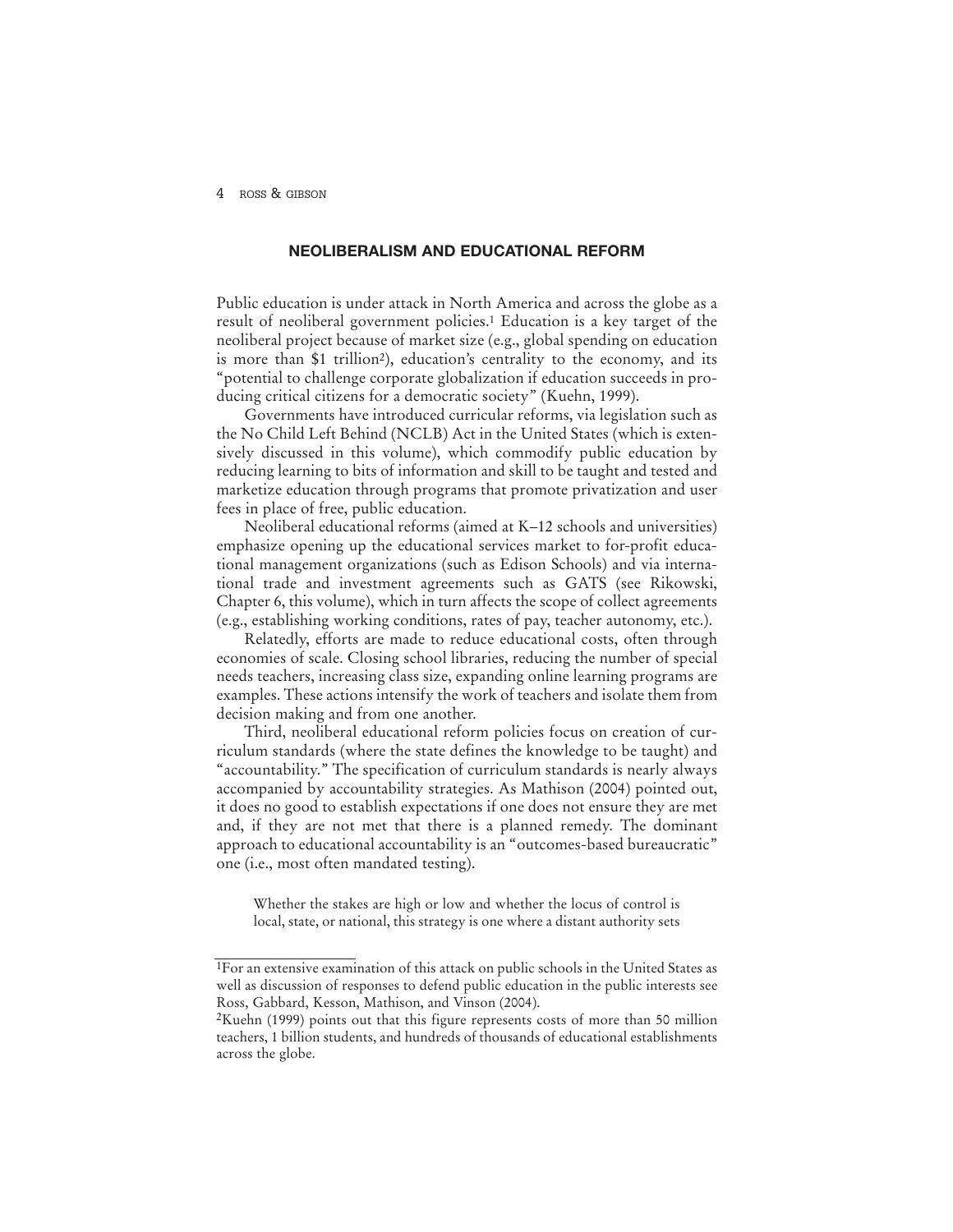performance goals for students, schools, or school systems; holds individuals and units directly accountable for meeting the goals; and consequences are applied, including rewards for meeting performance goals and sanctions for not meeting them. (Mathison, 2004, pp. 13–14)

## Neoliberalism and Education Reform in British Columbia: A Brief Example

The economy in British Columbia (B.C.) is booming and the provincial government enjoys a surplus. The benefits of this strong economy, however, are not finding their way into public schools. In fact, private interests, as a result of the provincial government policies, are trumping public interests.

The Liberal Party of B.C. has sold off public assets such as the provincial railroad and ferry networks and drastically cut funding for public education. What follows is a brief look at the economic situation in the B.C. and the incongruous treatment of public school financing.

- In December 2004 there were 17,000 new jobs and overall employment for the year rose by 2%. As a result, the jobless rate in the province hit 6.1%, its lowest level in 24 years.
- B.C. leads all of Canada in the increase of housing starts for 2004, up 32%. In Vancouver, the housing market saw double-digit appreciation across the board in the fourth quarter of 2004. Home sales in B.C. generated \$9.4 billion in economic activity since 2001 (all figures are in Canadian dollars).
- The Canadian Federation of Independent Business recently released a survey that shows B.C. business owners are among the most optimistic in Canada. Nearly one third of businesses expected to add jobs in 2005 and only 9% expected reductions.
- The provincial government has forecast a \$1.2 billion surplus due to higher natural resources royalties and income from Crown corporations. Provincial debt is expected to decline by more than \$600 million.
- The Liberal government in Victoria, the provincial capital, touts the fact that no corner of the province has been immune from this economic boom.

One would think that under these economic conditions public schools would be expanding services and resources to all students. Instead, this same government—led by Premier Gordon Campbell—has produced a series of budgets that are devastating schools and making education less accessible. Canada's spending on public education lags behind the average developing nation's spending (\$7,480 per student) according to the Organization for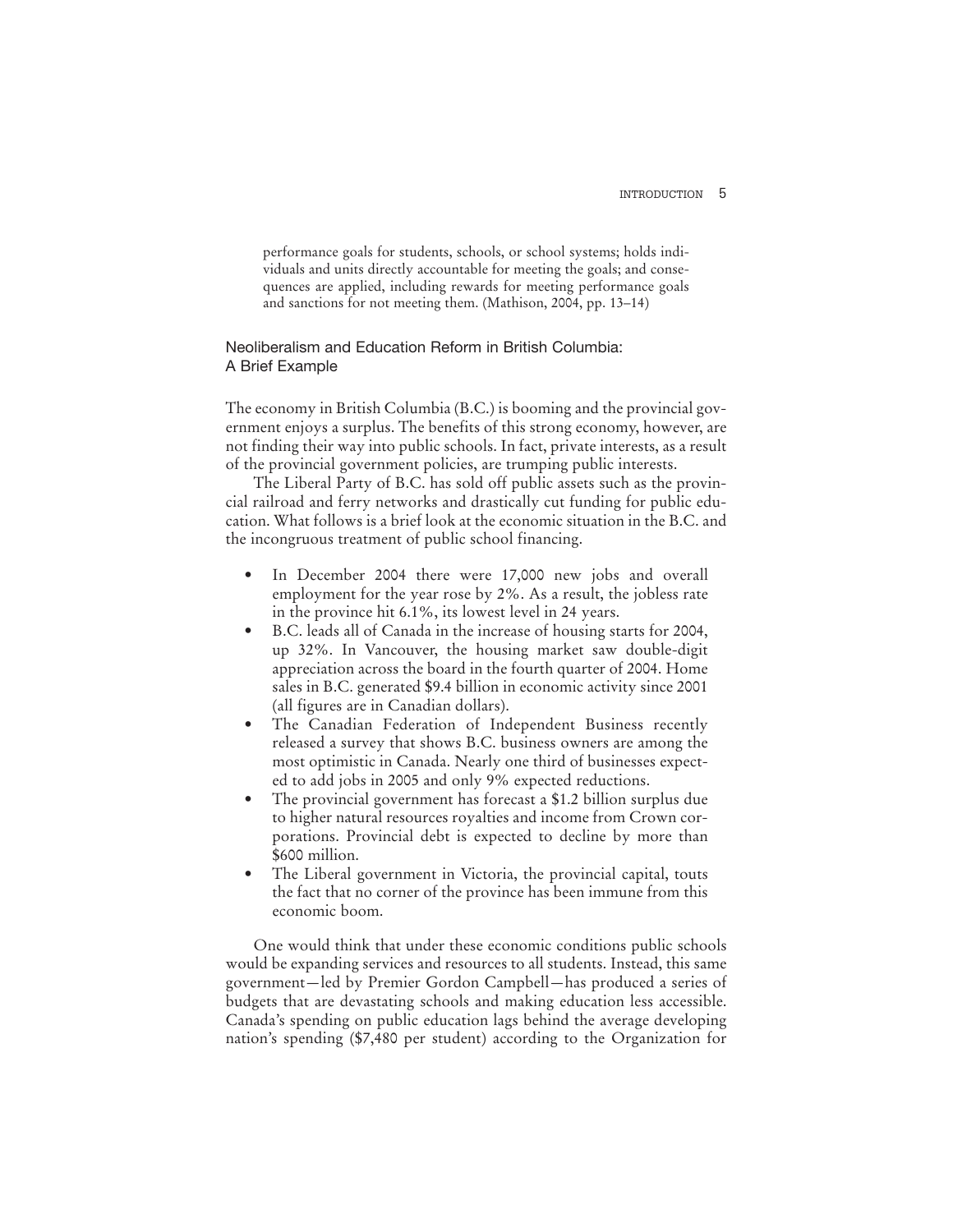Economic Co-operation and Development and B.C. spends 13% less than that (\$6,529 per student).

Under the current government, real per student education funding has plunged since 2000. Cuts in the provincial education budget have produce 92 school closings since 2002, displacing more than 14,000 students. And 2,881 teaching positions have been cut, even though enrollment is 12% higher now than it was in the mid-1990s.

The number of school librarians in the province fell from 939 to 706 since 2000. A study by the B.C. Teacher Librarians shows money available for library materials declined by 12% over the same period.

According to Statistics Canada, the student–educator ratio for B.C. rose nearly 5% from 2001 to 2003. Although most other provinces were experiencing a decrease in student–educator ratios, B.C. saw the largest increase in the nation. Tom Christensen, B.C.'s Liberal minister of education, argued for the importance of flexibility in labor contracts over the impact of large class size on student learning and safety in B.C. schools. Christensen claimed that "students in B.C. are better off since class limits were removed from teacher union contracts" (Ross, 2005, ¶12).

The B.C. government has refused to fund treatment for children with autism. In July 2000, the B.C. Supreme Court ruled that the treatment intervention known as Lovaas (or applied behavioral analysis) was a medically necessary service and must be funded by the government. That court concluded that the failure to fund this treatment constitutes direct government discrimination against children with autism spectrum disorder and is a breach of the Canadian Charter of Rights and Freedoms. The provincial government appealed to the Supreme Court of Canada and in November 2004 the lower court rulings were overturned. CBC News reported that B.C. Attorney General Geoff Plante "hailed the judgment, while extending his sympathy to parents with autistic children."

In his election, campaign Campbell promised a 5% reduction in higher education tuition, but instead delivered steep increases. Since 2002, tuition fees have increased by more than 80% at B.C. universities and by 100% at B.C. colleges. If tuition had risen by the rate of inflation since 1995, the average university student would be paying \$2,907, rather than the current \$4,735. (It is even worse for international students, who are paying up to five times as much as Canadian students. One recent report described international students at the University of British Columbia who were having to work illegal jobs and sift garbage for food to make ends meet.)

At the same time, provincial government funding per full-time postsecondary student fell by 9%. Government support for postsecondary education in the province is at its lowest level in B.C. since the 1950s.

The cuts to public education funding in a time of plenty are much more than an absurdity. As in the United States and United Kingdom, which are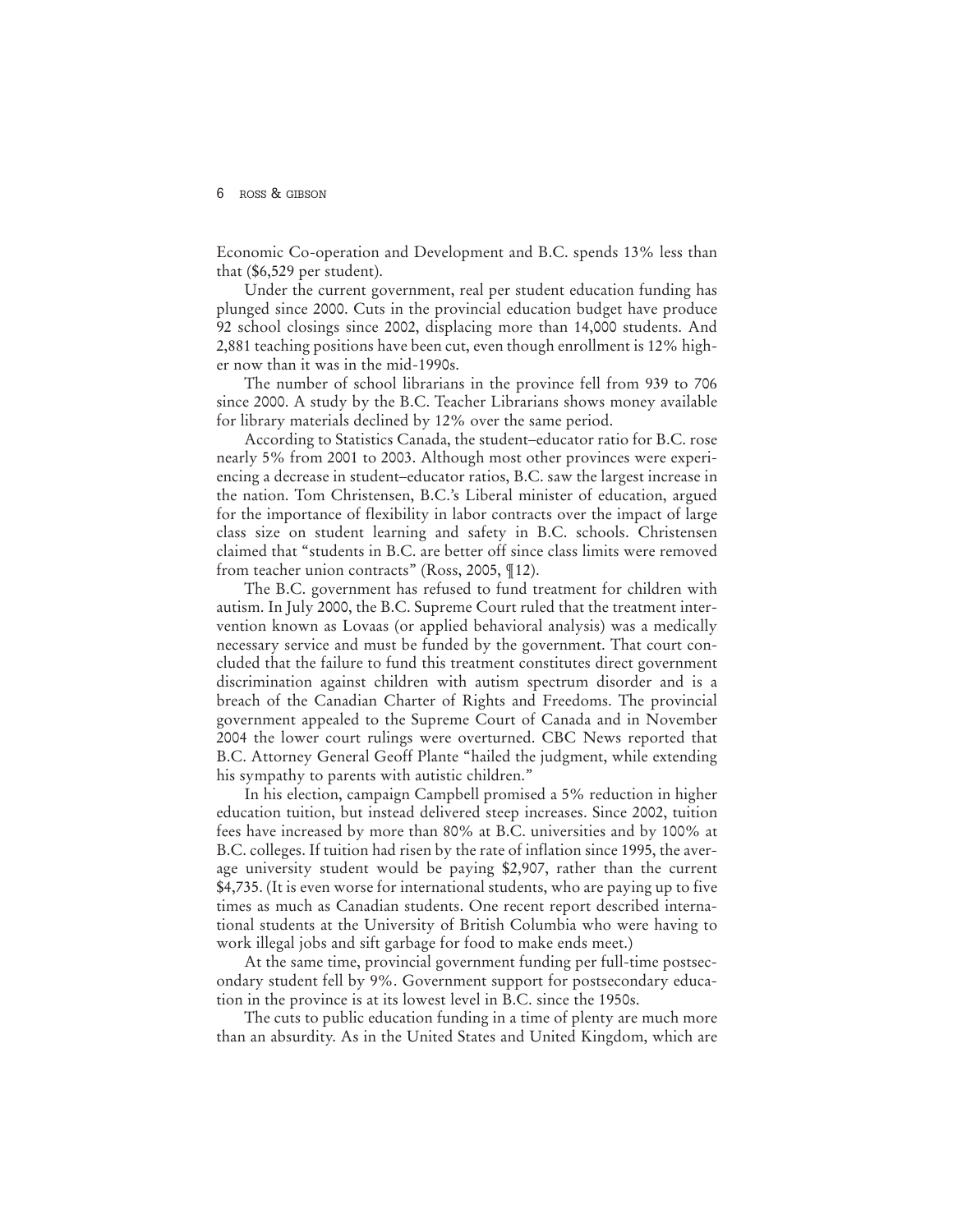examined in depth in the chapters that follow, the current situation in B.C. is a reflection of neoliberalism—the policies and processes that permit a handful of private interests to control as much as possible of social life in order to maximize their personal profit. The Vancouver based Fraser Institute is leading the charge in the war on public schools in Canada and has close ties to the U.S. Business Roundtable, Manhattan Institute, Olin and Thomas B. Fordham Foundations, all of which are players in the assaults on public schools in the United States. The free market, private enterprise, consumer choice, entrepreneurial initiative, and government deregulation are fundamental principles driving the attack on public education across North America.

Neoliberal educational reform policies, such as the ones enacted in B.C., reflect a number of the key features of capitalism in its stage of "globalization," which Bertell Ollman (2001) described as "capitalism with the gloves off and on a world scale" (p. 9).

Taken together, these developments, which are all internally related constitute a new stage in capitalism. It is a serious error to think that they have brought us beyond capitalism. If anything, with these changes, our society is more thoroughly capitalist than ever before. After all, more and more of the world is privately owned, more and more wealth is devoted to maximizing profits rather than serving needs (and only serving needs in so far as they maximize profits), more and more people sell their labor power in order to live, more and more objects (ideational as well as material) carry price tags and can be bought in the market, and money and those who have a lot of it have more power and status then ever before. This is capitalism, capitalism with a vengeance, and that's globalization. Which means, too, that the problems associated with globalization cannot be solved—as so many liberals would like to do without dealing with their roots in the capitalist system. (p. 93–94)

Ollman set the stage for the chapters that follow, which aim to both analyze the current state of education reform, but also begin developing solutions to the problems faced by public education that have their roots in the capitalist system.

## **OVERVIEW OF THE BOOK**

In recent years, critical educational theory has been largely ignored in North America as postmodernism dominated high-theory discussions among academics and market-based approaches to education ruled educational practices. However, as the *Times Literary Supplement* recently opined "classical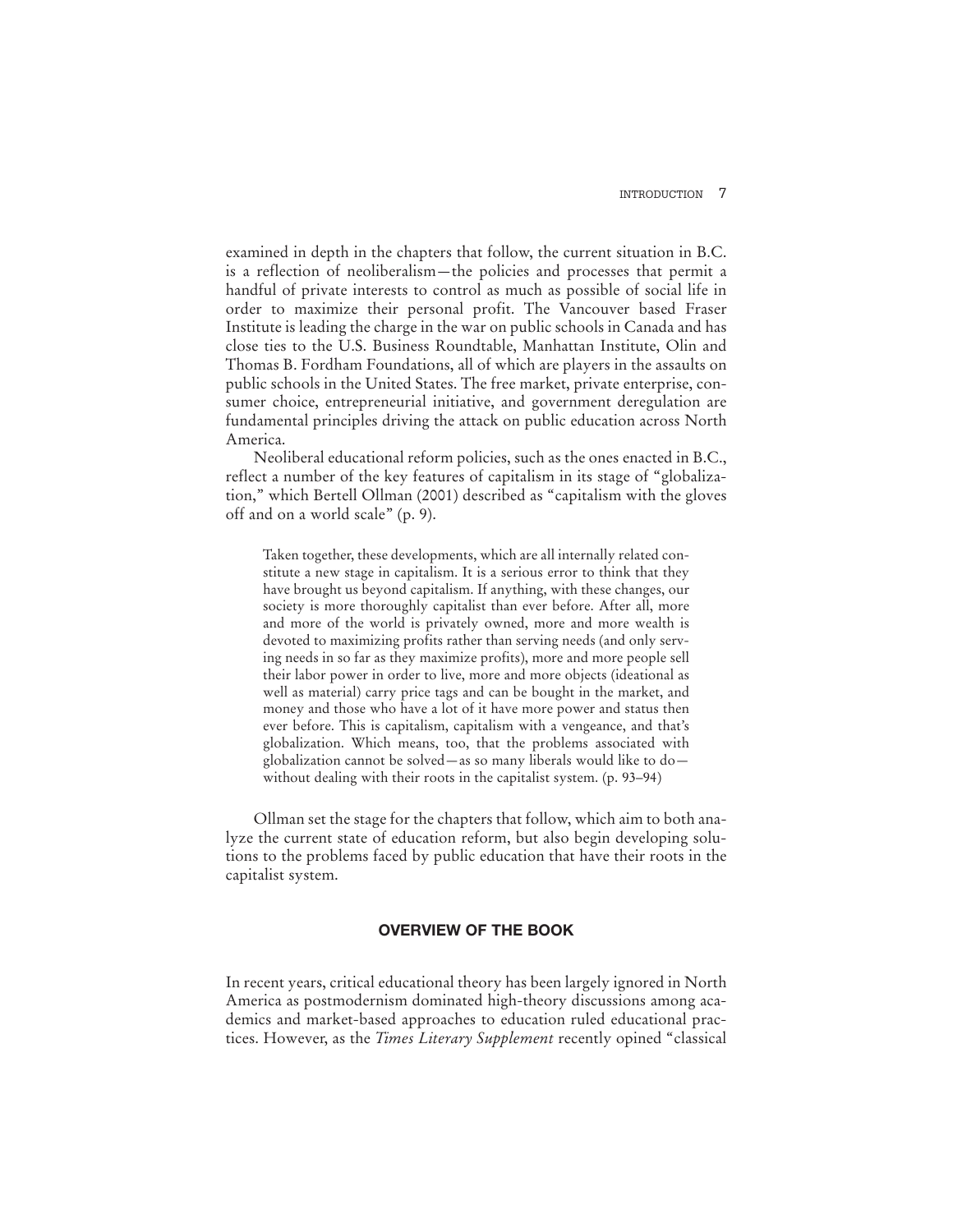Marxist critique of capitalism remains as valid as ever . . . a fact . . . evident for those willing to look. . . .[T]he *Communist Manifesto* now reads as if it was written just a few weeks ago." Contributors to this book argue that Marx's dialectical and materialist analyses remain the sharpest tool for critical educators seeking to teach and organize for social justice.

Many scholars believe the pinnacle of marxian educational theory in the West was reached in the mid-1970s, with the publication of Bowles and Gintis' (1976) *Schooling in Capitalist America* and Paul Willis' (1977) *Learning to Labour.* Despite utilizing Marx's concepts, it has been argued that both books have tenuous links to Marx and Marxism (e.g., Sarup, 1978). For example, Sarup criticized Bowles and Gintis for their crude application of the base/superstructure model and argued that the study's methodology had more in common with functionalism and positivism than with Marxism. Rikowski (1997) argued that marxian educational theory in the late-1970s took a reactive trajectory that included futile attempts to either synthesize or salvage something from the marxian educational theory of the mid-1970s or, ignoring the problems these studies posed, merely applied Bowles and Gintis' "correspondence principle" to developing educational issues.

This book undertakes two primary projects: (a) a critique of educational reforms that result from the rise of neoliberalism; and (b) providing marxian alternatives to neoliberal conceptions of education problems and solutions and thus advancing marxian educational theory (and practice) by utilizing Marx's own works in the examination of education as it is theorized and practiced today. This is not an altogether new approach (e.g., Sharp, 1986), however, it has great significance for the field of education in the contradictory contexts of, on one hand, the contemporary belief in the "triumph" of capitalism and the market and, on the other hand, the escalating social divisions and extreme economic and social injustices of global capitalist society. Education is an integral aspect of social (and individual) transformation (processes that are themselves inseparable). As Allman (1999) argues, an understanding of how human consciousness is constituted and how it can be made critical of existing social arrangements as well as the role that education can play in these processes are crucial because "these understandings are the necessary bases for transforming the educational relations and developing forms of engagement that can lead to and eventually bring about justice for all humankind" (p. 2).

Marx's vision of socialism emerges from his study of capitalism—socialism is the unrealized potential inherent in capitalism itself (Ollman, 1971). Chapter authors draw on the main theories of Marx's work—his theory of alienation, the labor theory of value and the materialist conception of history—in examination of contemporary educational thought and practice. Particular attention is given to the following: (a) the commodification of literacy; (b) alienation and the demands of high-stakes standardized tests, (c)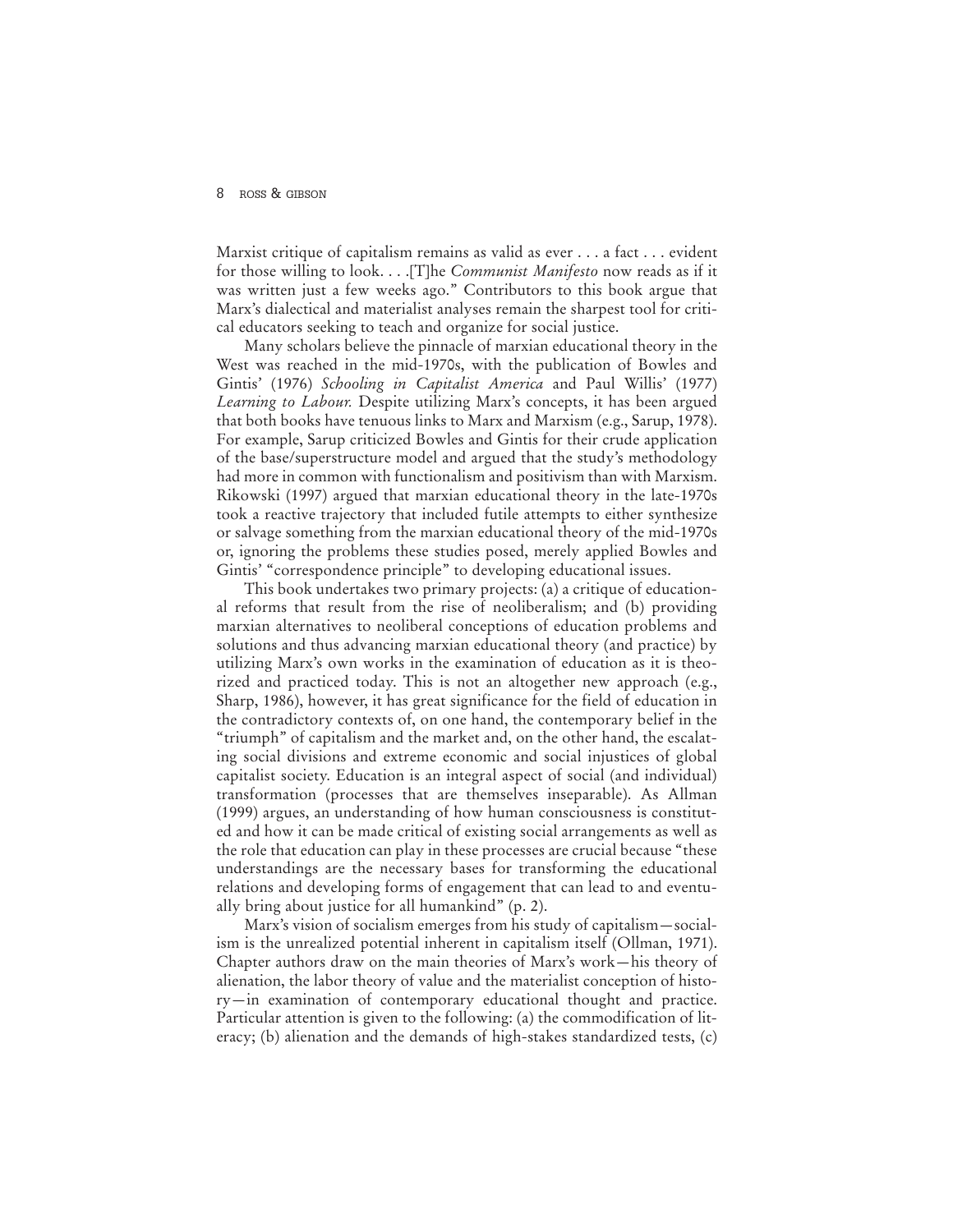the relationship of school work and the creation of value (and surplus value), (d) schooling and the partisan state; (d) segregation as seen through the windows of race and class, (e) the reciprocal relationship of curriculum and instruction in insurgent pedagogy, and (f) the centrality of schools for social change.

Our aim is to rethink the theoretical grounds of radical educational practice aimed at social transformation while at the same time building a vision of social transformation that is firmly grounded in the material life of capitalist society. Forging a clear understanding of what is wrong with capitalist society (and schools) and what needs to be changed is not enough, because this understanding alone does not lead to social transformation. Therefore, a key issue addressed by contributors is how forms of critical consciousness adequate to the task of terminating the destructive social relations of capitalist society can be engendered throughout society via schools. This means paying attention to the practical aspects of pedagogy for social transformation and organizing to achieve a more just society. Each contributor offers critical examinations of the pragmatics of pedagogy and organizing for social transformation.

### The Chapters

*Neoliberalism and Educational Reform* opens with three chapters that provide broad overviews of the how neoliberal educational policies work in the United States and the United Kingdom.

Chapter 1, by David Hursh, describes how, over the last two decades, neoliberal policies have transformed educational systems around the globe, with public schools being replaced with private, for-profit, competitive, market-based schools that increase inequality and undermine democracy. He describes how in the United States, state and federal governments now require that students and schools be evaluated through statewide standardized exams. In some states, students must pass the exams in order to be promoted from one grade to another or from high school. Under the federal NCLB Act, schools failing to make adequate progress must fund tutoring for their students, often through private for-profit organizations. Furthermore, failing schools face the prospect of being administered by or turned over as a charter school to a private corporation. The Bush administration strongly supports the privatization of education through voucher programs and charter schools. Hursh also describes how in England, schools are competing with one another for students, test scores, and funding. There is compelling evidence regarding the harmful affect competition has on the culture of the school, including teacher professionalism and student success. Hursh argues that these reforms are not, contrary to their proponents' claims, improving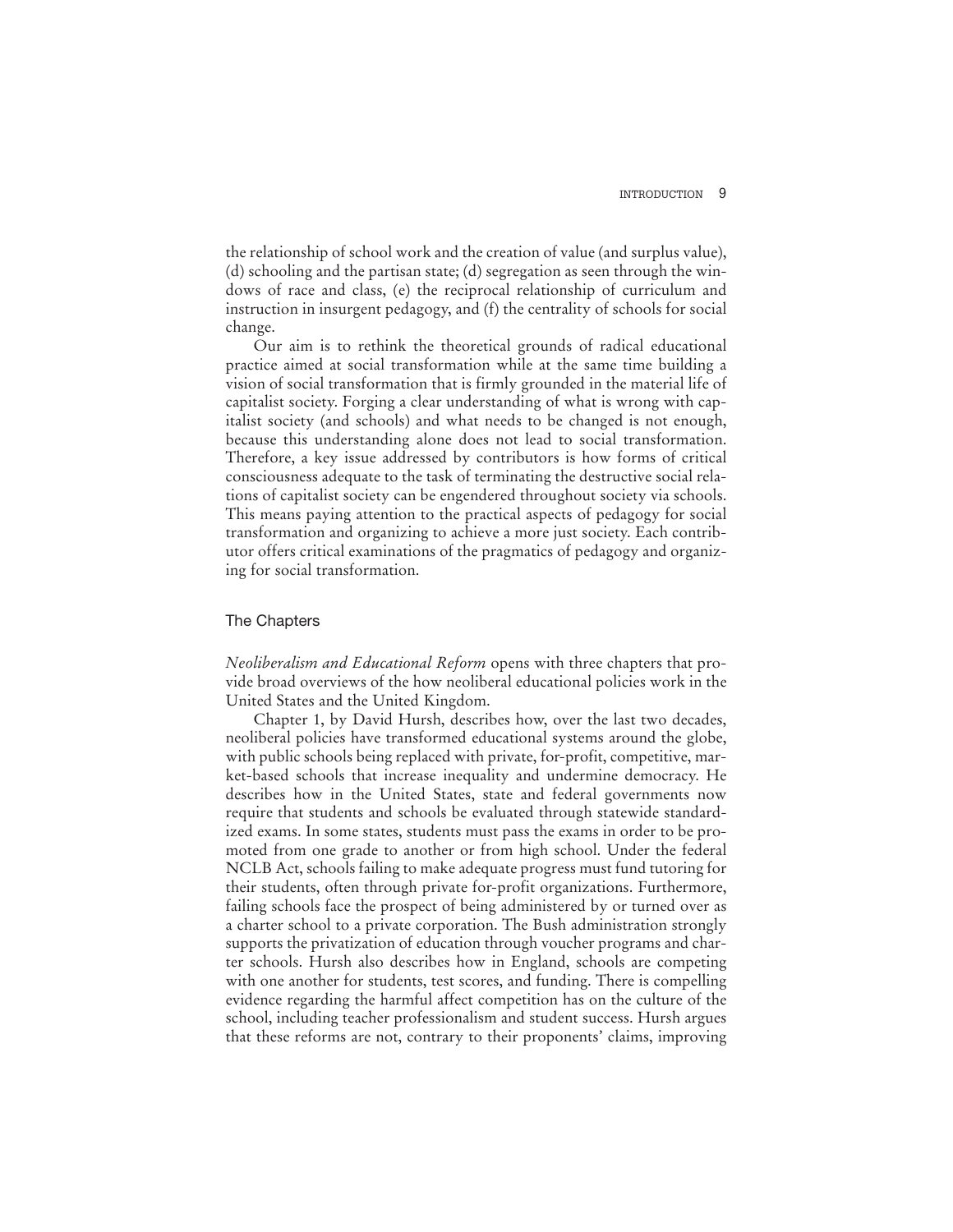education for all. Rather, the gap between schools is widening. He describes how comprehensive schools in England and the United States are in decline, creating a hierarchy of schools in both countries. Because of the requirement of raising test scores, teachers have less flexibility in creating curriculum that responds to the need of the students in their class.

The NCLB Act is the focus of the Pauline Lipman's chapter. She argues that NCLB further integrates education into a global and national neoliberal agenda and intensifies the war on youth of color. NCLB is rooted in global competition over markets and investments and by cultural struggles over race, ethnicity, language, and national identity. By framing education in the language of accountability and choice, NCLB further consolidates—materially and ideologically—corporate control of education for profit. NCLB policies and the discourse surrounding them become a "discourse policy" directed to society as a whole, defining educational problems and their solutions so as to limit the possibilities we have of thinking and acting otherwise. Lipman calls for an alternative discourse rooted in social justice to speak to the real urgency to address the profound inequalities and miseducation that define public schools. She concludes that despite their profound failures, free public schools need to be fought for as a democratic public space *and* fought over ideologically.

In Chapter 3, Kevin D. Vinson and E. Wayne Ross argue that education today must be understood according to a setting in which spectacle and surveillance come together, a state of affairs in which discipline is established and maintained as individuals and groups are monitored simultaneously by both larger and smaller entities. They make use of standards-based educational reform (SBER) within the NCLB Act of 2001 as an indicative "case" (especially vis-à-vis the conditions of curriculum standards and mandated high-stakes testing), one in which this form of disciplinary power relates dynamically with and to what we (can) know and how we (can) know it. Their chapter demonstrates that with respect to contemporary education, disciplinary power (i.e., "disciplinarity") must be understood within a context defined in part according to the *convergence* of surveillance and spectacle (as opposed, that is, to either one or the other separately).Vinson and Ross use NCLB to illustrate (a) the mechanisms by which such a confluence of power elements occurs; (b) the contexts within which such a state of affairs is made possible; (c) the extent to which this conceptualization might provide insights into accepted and prevailing pedagogical practices, viewpoints, and policies; (d) the potential practical consequences (i.e., those of surveillance, spectacle, *and* "surveillance-spectacle") of this disciplinary setting; and (e) the increased complexity and turbulence made necessary by this convergence of surveillance and spectacle in terms of the production, establishment, evolution, and maintenance of any effective mode (or modes) of critique and/or resistance.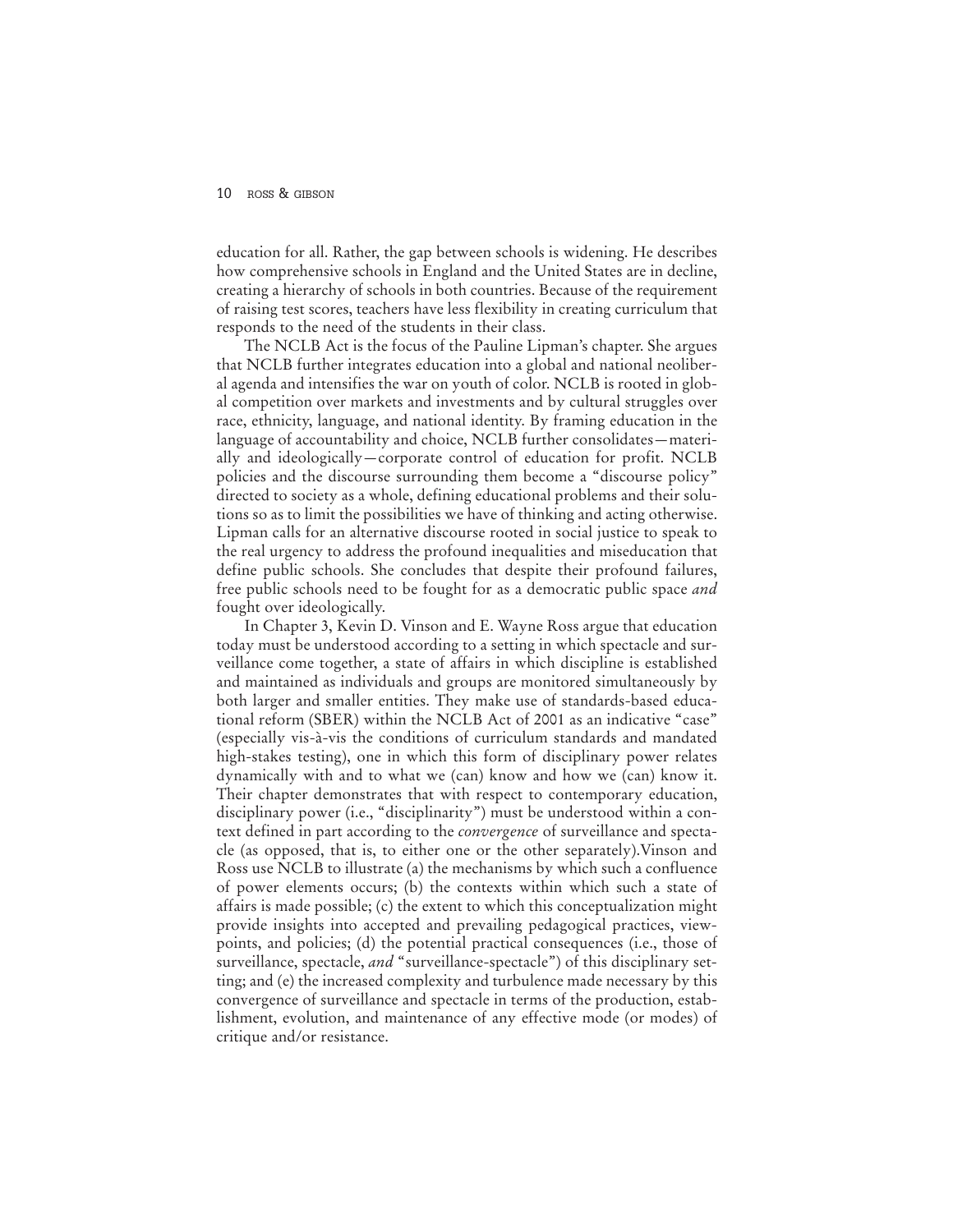In Chapter 4, Gilbert G. Gonzalez examines the history of U. S. imperialism and the education of Mexican immigrants in the 20th century. This chapter argues that the United States is an imperialist power and that U.S.–Mexico relations since the late 19th century falls squarely into the definition of imperialism. Furthermore, this relationship has significantly impacted the history of the Mexican immigrant community. Gonzalez's analysis differs fundamentally from the general approach to Chicano history. In the main, Chicano historiography exhibits an overwhelming tendency to limit analyses to themes and topics originating north of the border. Such an approach confines the analysis by failing to take into account those transnational factors, that is, U.S. imperialism, impacting on the Chicano experience. But, as Gonzales points out, Chicano historiography is not alone; the imperialist dimensions of 20th-century U.S. history are also generally ignored in academia. Nevertheless, historians have made a strong case for arguing that an economic hegemony distinguished U.S.-Mexico relations beginning in the late 19th-century. It is this domination that differentiates the Mexican immigrant experience in the United States from the experiences of other immigrant communities. Immigration studies tend to follow well-worn sociological paths that lumps all immigrants into a "onesize-fits-all" theoretical scheme. Consequently, when explicating the history of the Mexican immigrant community, in particular their educational experiences, the analysis falls wide of the mark. Gonzales presents the case that the political and economic conditions imposed on the Mexican immigrant community have led to a century of struggle for democratic schooling. However, the struggle for democratic schooling is, ultimately, a struggle against imperialism.

In Educational Perversion and Global Neoliberalism, Dave Hill situates the increasing inequality in and between education, economic, and social systems within the policy context of neoliberal capitalism. Neoliberal capitalism is a global phenomenon—restructuring of schooling and education has taken place internationally under pressure from international capitalist organizations and compliant governments. The effects of neoliberal policies in increasing inequalities globally and nationally, in diminishing democratic accountability and in stifling critical thought is presented along with a critique of the theory of neoliberalism in education policy—in particular how the marketization of education has perverted the goals, motivations, methods, standards of excellence and standards of freedom in education. Although the intrusion of capital into education threatens to undermine one of the best sites for its contestation, there are various other arenas of resistance for cultural works to engage and these are briefly described.

According to Glenn Rikowski, "One day, a company in Detroit or Vancouver that focuses primarily on the bottom-line could control a local secondary school in England." The general explanation for why the busi-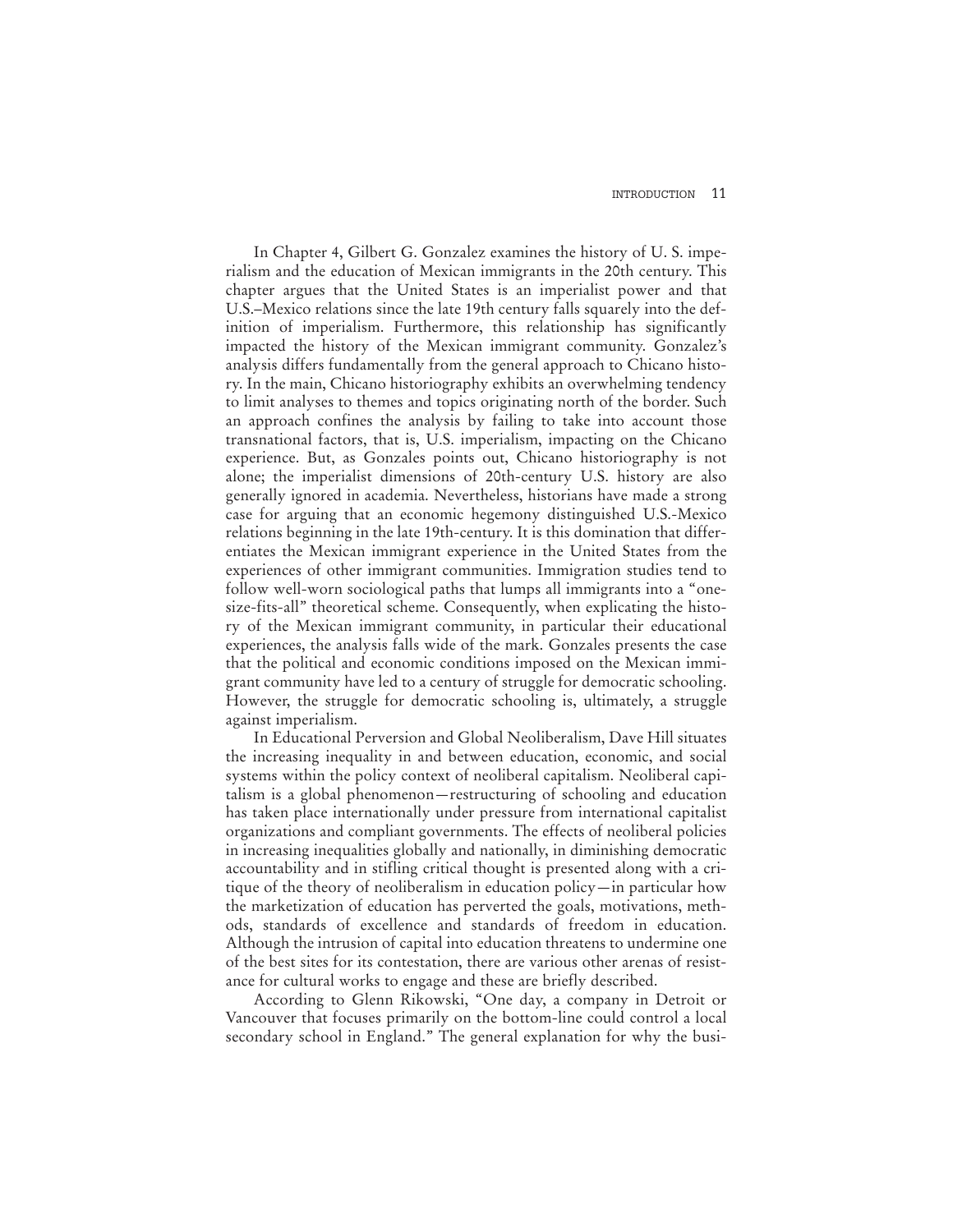ness takeover of schools is occurring is based on the fact that we live in capital's social universe. However, in his chapter, Schools and the GATS Enigma, Rikowski provides multiple interlinked explanations as to how the business takeover of schools is happening, particularly in the United Kingdom, and the role that the World Trade Organization's (WTO) GATS is nurturing the corporate takeover of schools and other public services. Rikowski examines the historical contexts of the WTO and the GATs, to provide a "clearer view of the monster casting a shadow over state schools in England."

Chapters 7 and 8 examine neoliberalism and education reform through the lens of literacy policy and practices. In a Reading Marxism, Patrick Shannon uses Marxism to provide a historical and theoretical explanation for the alarming increase in the regulation of teachers' and students' actions as part of elementary school reading programs, to explain the commodification of literacy, and to offer explicit suggestions on what teachers and others might do. Shannon emphasizes the importance of small- and large-scale resistance movements and concludes that to really address the essence of the issues faced in reading education, we must stop the unmediated expansion of capitalism into social institutions. "This means teachers should join the movements toward livable minimum wages, national health insurance, affordable housing, and repeal of NAFTA and GATT. They should make their presence know at the protests of the World Trade Organization and the International Monetary Fund. These are large projects of possibility that show promise on a large scale."

In Chapter 8, Rich Gibson presents a critical analysis of the life and practices of Paulo Freire as a pathway for the development of a revolutionary pedagogy for social justice. Gibson's critique of Freire in theory and practice uses the central role Freire played in the development of education systems in the Grenadian revolution of 1979–1983 as a lens into the implications of his work. He critiques Freire as both the "objective idealist" and the "mechanical materialist." Freire's journey is presented as a model for how radical educators (and others) can search for answers to the questions "where do we want to go and how we hope to get there?"

Chapters 9 and 10 focus specifically on higher education issues. Metaanalyses of research in higher education typically contrast "positivist" and "cultural" conceptions of research orientations in higher education and offer varied laments about the disciplinary status of research on colleges and universities. In The Unchained Dialectic: Critique and Renewal of Higher Education Research, John F. Welsh provides an alternative typification of higher education research using Habermas' categories of scientific interest as a way of understanding important distinctions among methodological approaches. The chapter also examines "immanent critique" in the work of Marx, Gramsci, and Lukacs as the core of critical, dialectical, and emancipa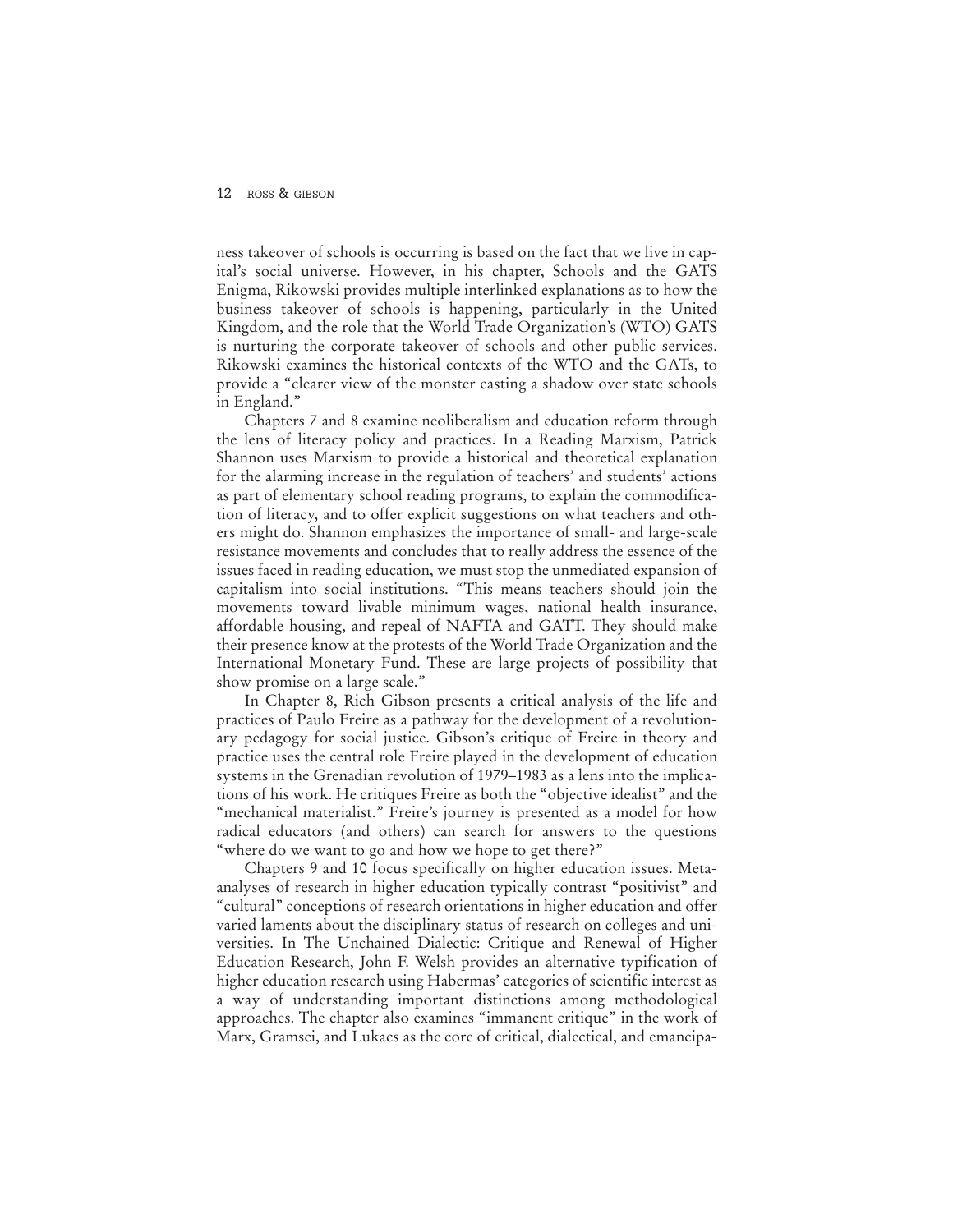tory approaches to social research. Hegel's concept of the "Absolute Idea" is also discussed as a basis for understanding the epistemological, and ontological foundations of a dialectical methodology in higher education research.

"Higher education has special stakes for capitalist rule. Universities define the skills of professional workers for labor markets, reinforce ruling ideologies, and represent the needs of the state and industry as those of society. Despite that prevalent role, students and staff often succeed in creating spaces for critical citizenship, even for overt challenges to capitalist agendas." So opens Lev Levidow's chapter Marketizing Higher Education. Levidow examines the neoliberal strategies used to transform higher education, specifically focusing on the information and communication technology (ICT). In the ruling ideology, marketization is attributed to the socioeconomic imperatives of ICT. In general, the neoliberal project seeks to undo past collective gains that limited labor exploitation and maintained public goods, instead fragmenting people into vendors and consumers. The chapter examines circumstances in Africa, Europe, and North America and in the process Levidow's analyzes the marketizing strategies that are being applied to higher education on global scale serve as the development of effective counterstrategies and alternatives.

The book concludes with Peter McLaren's analysis the roles of critical pedagogy and class struggles in the age of neoliberal globalization. McLaren describes how, within the North American progressive education tradition, critical pedagogy has been a widely discussed project of educational reform that challenges students to become politically literate so that they might better understand and transform how power and privilege works on a daily basis in contemporary social contexts. As a project of social transformation, critical pedagogy is touted as an important protagonist in the struggle for social and economic justice, yet it has rarely ever challenged the fundamental basis of capitalist social relations. Among the many and varied proponents of critical pedagogy in the United States, Marxist analysis has been virtually absent; in fact, over the last decade, its conceptual orientation has been more closely aligned with postmodernism and poststructuralism. This chapter argues that unless class analysis and class struggle play a central role in critical pedagogy, it is fated to go the way of most liberal reform movements of the past, melding into calls for fairer resource distribution and allocation, and support for racial diversity, without challenging the social universe of capital in which such calls are made.

It is our hope that the analysis of neoliberal educational reform provided in these chapters (as well as the suggested counterstrategies) will contribute in multiple ways to the programs of critical scholars, educators, and activists working for education and schools that serve the broad interests of the public and against capitalist educational practices.